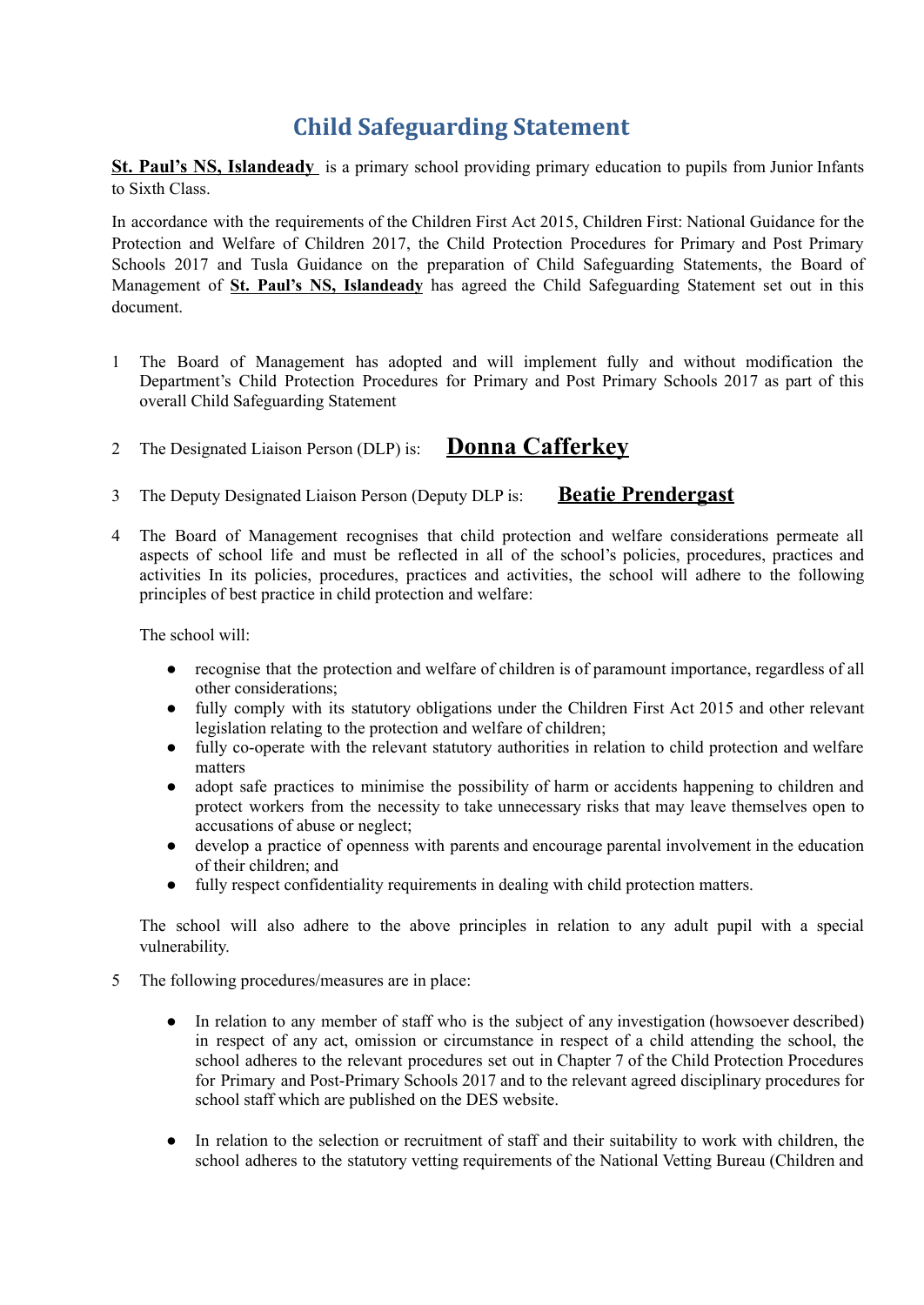Vulnerable Persons) Acts 2012 to 2016 and to the wider duty of care guidance set out in relevant Garda vetting and recruitment circulars published by the DES and available on the DES website.

• In relation to the provision of information and, where necessary, instruction and training, to staff in respect of the identification of the occurrence of harm (as defined in the 2015 Act) the school-

Has provided each member of staff with a copy of the school's Child Safeguarding Statement

Ensures all new staff are provided with a copy of the school's Child Safeguarding Statement

Encourages staff to avail of relevant training

Encourages Board of Management members to avail of relevant training

The Board of Management maintains records of all staff and Board member training

- In relation to reporting of child protection concerns to Tusla, all school personnel are required to adhere to the procedures set out in the Child Protection Procedures for Primary and Post-Primary Schools 2017, including in the case of registered teachers, those in relation to mandated reporting under the Children First Act 2015.
- In this school the Board has appointed the above named DLP as the "relevant person" (as defined in the Children First Act 2015) to be the first point of contact in respect of the child safeguarding statement.
- All registered teachers employed by the school are mandated persons under the Children First Act 2015.
- In accordance with the Children First Act 2015, the Board has carried out an assessment of any potential for harm to a child while attending the school or participating in school activities. A written assessment setting out the areas of risk identified and the school's procedures for managing those risks is attached as an appendix to this statement.
- The various procedures referred to in this Statement can be accessed via the DES website or will be made available on request by the school.

**Note:** The above is not intended as an exhaustive list. Individual Boards of Management shall also include in this section such other procedures/measures that are of relevance to the school in question.

- 6 This statement has been provided to all members of school personnel, the Parents' Association and the patron. It is readily accessible to parents and guardians on request. A copy of this Statement will be made available to Tusla and the Department if requested.
- 7 This Child Safeguarding Statement will be reviewed annually or as soon as practicable after there has been a material change in any matter to which this statement refers.

This Child Safeguarding Statement was adopted by the Board of Management on

Signed: *Ursula Murphy* Signed: *Donna Cafferkey* 

Chairperson of Board of Management Principal/Secretary to the Board of Management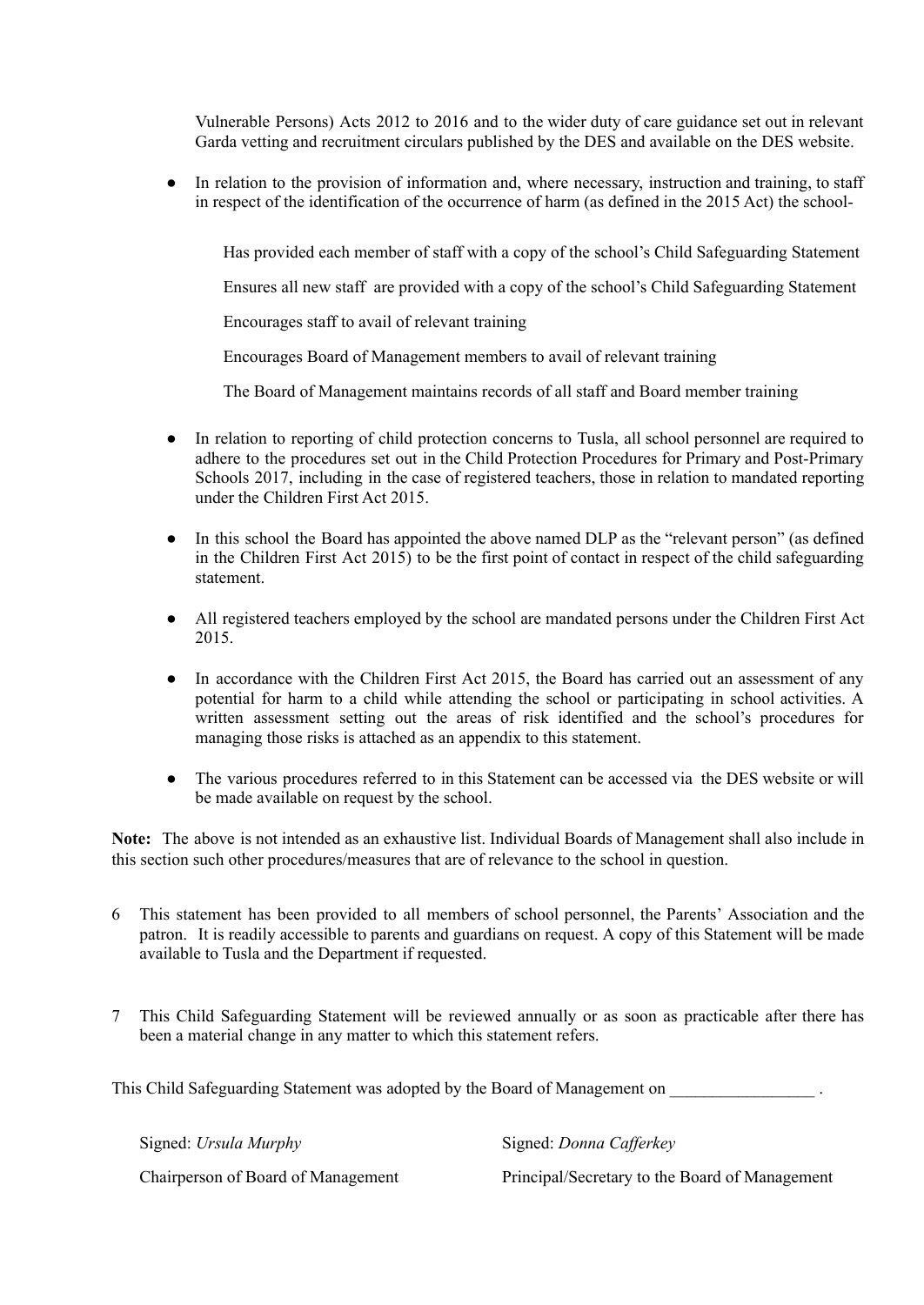Date: March 2021 Date: March 2021

## **Checklist for Review of the Child Safeguarding Statement**

The *Child Protection Procedures for Primary and Post-Primary Schools 2017* require the Board of Management must undertake a review of its Child Safeguarding Statement and that the following checklist shall be used for this purpose. The review must be completed every year or as soon as practicable after there has been a material change in any matter to which the Child Safeguarding Statement refers. Undertaking an annual review will also ensure that a school also meets its statutory obligation under section 11(8) of the Children First Act 2015, to review its Child Safeguarding Statement every two years.

The checklist is designed as an aid to conducting this review and is not intended as an exhaustive list of the issues to be considered. Individual Boards of Management shall include other items in the checklist that are of relevance to the school in question.

As part of the overall review process, Boards of Management should also assess relevant school policies, procedures, practices and activities vis a vis their adherence to the principles of best practice in child protection and welfare as set out in the school's Child Safeguarding Statement, the Children First Act 2015 and the *Child Protection Procedures for Primary and Post-Primary Schools 2017.*

|                                                                                                                                                                                                                              | Yes/No |
|------------------------------------------------------------------------------------------------------------------------------------------------------------------------------------------------------------------------------|--------|
| 1. Has the Board formally adopted a Child Safeguarding Statement in accordance with<br>the 'Child Protection Procedures for Primary and Post Primary Schools 2017'?                                                          | Yes    |
| As part of the school's Child Safeguarding Statement, has the Board formally adopted,<br>2.<br>without modification, the 'Child Protection Procedures for Primary and Post Primary<br>Schools 2017"?                         | Yes    |
| Does the school's Child Safeguarding Statement include a written assessment of risk<br>3.<br>as required under the Children First Act 2015?                                                                                  | Yes    |
| Has the Board reviewed and updated where necessary the written assessment of risk as<br>4.<br>part of this overall review?                                                                                                   | Yes    |
| Has the DLP attended available child protection training?<br>5.                                                                                                                                                              | Yes    |
| Has the Deputy DLP attended available child protection training?<br>6.                                                                                                                                                       | Yes    |
| Have any members of the Board attended child protection training?<br>7.                                                                                                                                                      | Yes    |
| Are there both a DLP and a Deputy DLP currently appointed?<br>8.                                                                                                                                                             | Yes    |
| Are the relevant contact details (Tusla and An Garda Síochána) to hand?<br>9.                                                                                                                                                | Yes    |
| 10. Has the Board arrangements in place to communicate the school's Child Safeguarding<br>Statement to new school personnel?                                                                                                 | Yes    |
| 11. Is the Board satisfied that all school personnel have been made aware of their<br>responsibilities under the 'Child Protection Procedures for Primary and Post Primary<br>Schools 2017' and the Children First Act 2015? | Yes    |
| 12. Has the Board received a Principal's Child Protection Oversight Report at each Board<br>meeting held since the last review was undertaken?                                                                               | Yes    |
| 13. Since the Board's last review, was the Board informed of any child protection reports<br>made to Tusla/An Garda Síochána by the DLP?                                                                                     | Yes    |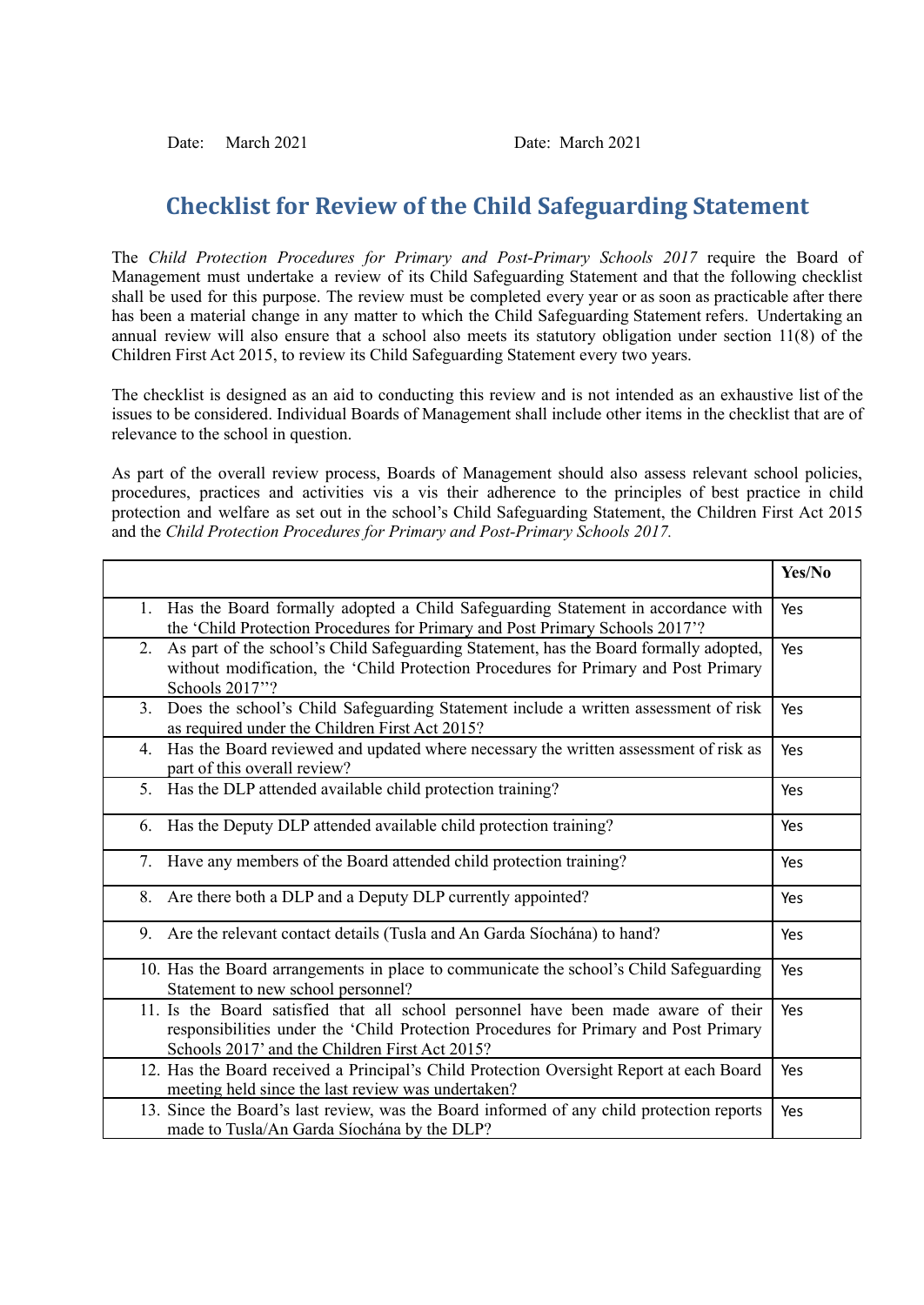| 14. Since the Board's last review, was the Board informed of any cases where the DLP<br>sought advice from Tusla/and as a result of this advice, no report to the HSE was<br>made?                                                                                             | Yes       |
|--------------------------------------------------------------------------------------------------------------------------------------------------------------------------------------------------------------------------------------------------------------------------------|-----------|
| 15. Since the Board's last review, was the Board informed of any cases where an<br>allegation of abuse or neglect was made against any member of school personnel?                                                                                                             | No        |
| 16. Has the Board been provided with and reviewed all documents relevant to the<br>Principal's Child Protection Oversight Report?                                                                                                                                              | Yes       |
| 17. Is the Board satisfied that the child protection procedures in relation to the making of<br>reports to Tusla/An Garda Síochána were appropriately followed in each case<br>reviewed?                                                                                       | Yes       |
| 18. Is the Board satisfied that, since the last review, all appropriate actions are being or<br>have been taken in respect of any member of school personnel against whom an<br>allegation of abuse or neglect has been made?*                                                 | Yes       |
| 19. Were child protection matters reported to the Board appropriately recorded in the<br>Board minutes?                                                                                                                                                                        | Yes       |
| 20. Is the Board satisfied that all records relating to child protection are appropriately filed<br>and stored securely?                                                                                                                                                       | Yes       |
| 21. Has the Board been notified by any parent in relation to that parent not receiving the<br>standard notification required under section 5.6 of the 'Child Protection Procedures<br>for Primary and Post Primary Schools 2017'                                               | No        |
| 22. In relation to any cases identified at question 21 above, has the Board ensured that any<br>notifications required section 5.6 of the 'Child Protection Procedures for Primary and<br>Post Primary Schools 2017' were subsequently issued by the DLP?                      | Yes       |
| 23. Has the Board ensured that the Parents' Association (if any), has been provided with<br>the school's Child Safeguarding Statement?                                                                                                                                         | Yes       |
| 24. Has the Board ensured that the patron has been provided with the school's Child<br>Safeguarding Statement?                                                                                                                                                                 | Yes       |
| 25. Has the Board ensured that the school's Child Safeguarding Statement is available to<br>parents on request?                                                                                                                                                                | Yes       |
| 26. Has the Board ensured that the Stay Safe programme is implemented in full in the<br>school? (applies to primary schools)                                                                                                                                                   | Yes       |
| 27. Has the Board ensured that the Wellbeing Programme for Junior Cycle students is<br>implemented in full in the school? (applies to post-primary schools)                                                                                                                    | <b>NA</b> |
| 28. Has the Board ensured that the SPHE curriculum is implemented in full in the school?                                                                                                                                                                                       | Yes       |
| 29. Is the Board satisfied that the statutory requirements for Garda Vetting have been met<br>in respect of all school personnel (employees and volunteers)? *                                                                                                                 | Yes       |
| 30. Is the Board satisfied that the Department's requirements in relation to the provision of<br>a child protection related statutory declaration and associated form of undertaking have<br>been met in respect of persons appointed to teaching and non-teaching positions?* | Yes       |
| 31. Is the Board satisfied that, from a child protection perspective, thorough recruitment<br>and selection procedures are applied by the school in relation to all school personnel<br>(employees and volunteers)?*                                                           | Yes       |
| 32. Has the Board considered and addressed any complaints or suggestions for<br>improvements regarding the school's Child Safeguarding Statement?                                                                                                                              | Yes       |
| 33. Has the Board sought the feedback of parents in relation to the school's compliance<br>with the requirements of the child safeguarding requirements of the 'Child Protection<br>Procedures for Primary and Post Primary Schools 2017'                                      | Yes       |
| 34. Has the Board sought the feedback of pupils in relation to the school's child<br>safeguarding arrangements?                                                                                                                                                                | Yes       |
| 35. Is the Board satisfied that the 'Child Protection Procedures for Primary and Post<br>Primary Schools 2017' are being fully and adequately implemented by the school?                                                                                                       | Yes       |